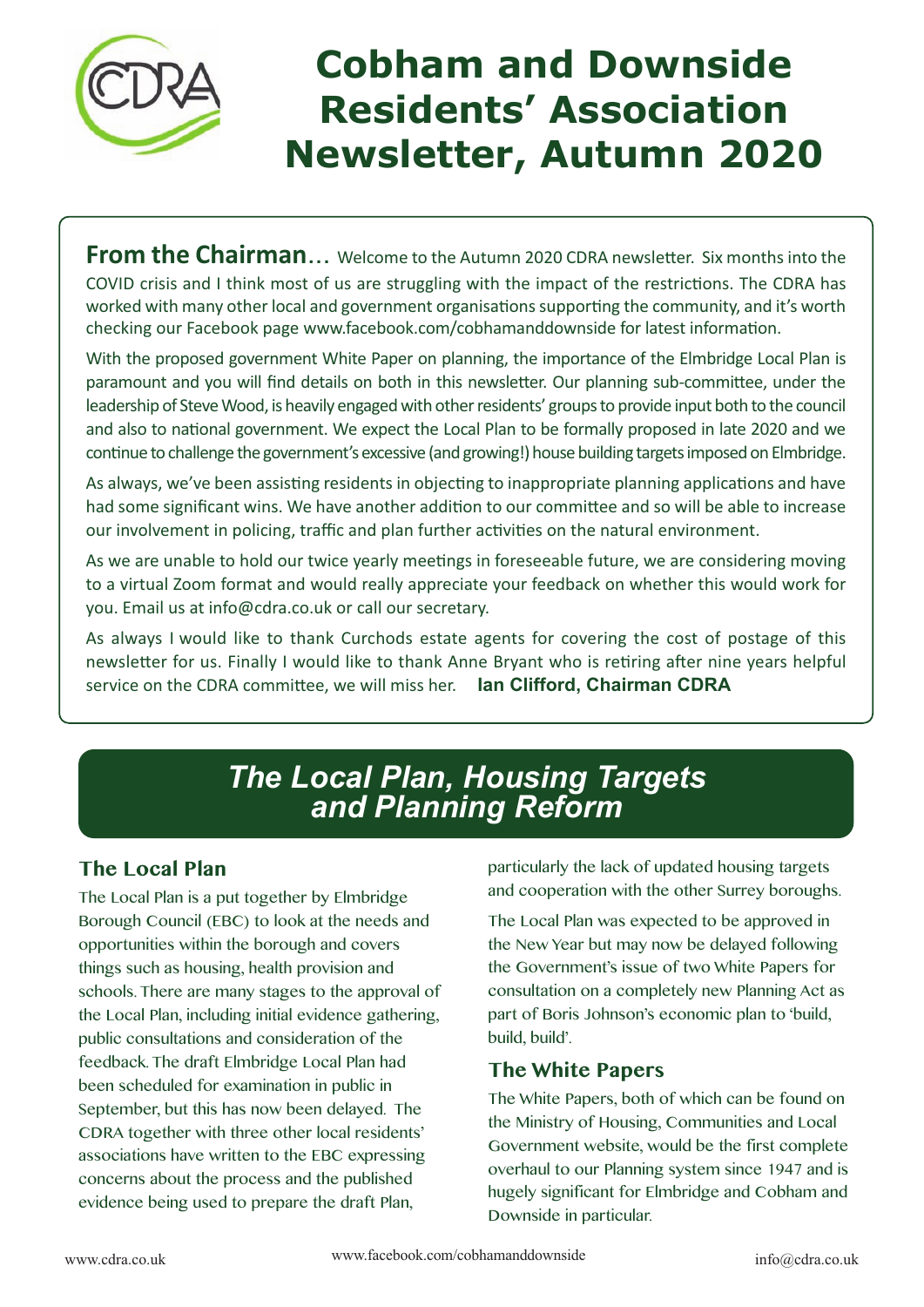Planning for the Future covers the full planning system reform, while Changes to the Current Planning System provides a new method for calculation of housing numbers each borough is expected to provide development land for. This uses an algorithm which loads extra housing into high value areas based on the assumption that if house prices are high, there must be a high demand for them.

The result is that Elmbridge's target, which rose from 225 homes per annum in 2011, to 474 in 2016, 623 in 2019, has now risen to 774. This is a building rate of nearly three times the current rate.

Although there is the threat of development of local Green Belt, particularly Chippings Farm in Cobham, this would also require increasing housing densities in our residential suburbs. In fact, Elmbridge Borough Council has already begun permitting blocks of flats in Fairmile Lane, Stoke Road and Green Lane. This threatens the character, infrastructure and environment of our communities.

The CDRA does not agree with other local organisations that a single argument against use of Green Belt will serve Cobham well. Our councillors are focusing on saving Green Belt but they must also take account of residents' concerns on increasing density.

The CDRA, with the other resident associations, have made new representations to Elmbridge Council, Dominic Raab, the Secretary of State for Housing Robert Jenrick, and Elmbridge Council questioning the flawed housing algorithm and flatted solutions to housing density. **STEVE WOOD, CDRA**

## **PUBLIC TRANSPORT**

**TRAINS**: amended timetable, half-hourly Monday-Saturday; hourly Sunday.

**BUSES:** 715 and 513 operating as normal. 408 is amended, 2 hourly service Monday - Friday

Cobham Chatterbus: full service

Bus drivers are accepting cash but will not give change. Capacity is restricted, but as bus usage is so low at present this is not a problem.

For all public transport face coverings must be worn except children or if medically exempt.

Concessionary travel on Monday – Friday from 9.30 a.m.

# **Elmbridge Borough Council's Covid-19 Response**

*Since the imposition of the lockdown in the middle of March, Elmbridge Borough Council has been focusing on supporting the community and businesses across the borough. Some statistics are below:*

*1780 business grants equating to £24.6 million have been processed and the car parking charges were waived until 1st September 2020;*

*100 high street retailers have accepted the £250 grant to support their reopening;* 

*Three Elmbridge foodbanks have received financial support;*

*The Cobham Link service, which supports adults with learning difficulties, has provided daily calls to its members as well as weekly Zoom catch up meetings and information packs.*

*1300 – 1400 Meals on Wheels are being delivered every week, a 50% increase. In total, more than 26,500 Meals on Wheels have been provided by a team of Elmbridge's Community Support Services staff and volunteers;*

*Twenty-eight rough sleepers and 40+ homeless households have been provided with temporary accommodation;*

*8242 vulnerable residents are being supported with regular calls. There have been more than 2000 calls each week.*

*The financial impact of the Covid-19 pandemic on Elmbridge will be around £9 million for the current year. This is made up from £3.5 million in additional costs and £5.5 million in loss of income. This will have long term implications for the Council as only 40% of the deficit will be funded by the government's compensation scheme. However, the experiences of the last six month have been unprecedented. There has been a huge support from Council staff, community groups and volunteers, to whom residents from across the borough owe their thanks. DAVID LEWIS, ELMBRIDGE BOROUGH COUNCILLOR – OXSHOTT & STOKE D'ABERNON (INC COBHAM FAIRMILE) WARD*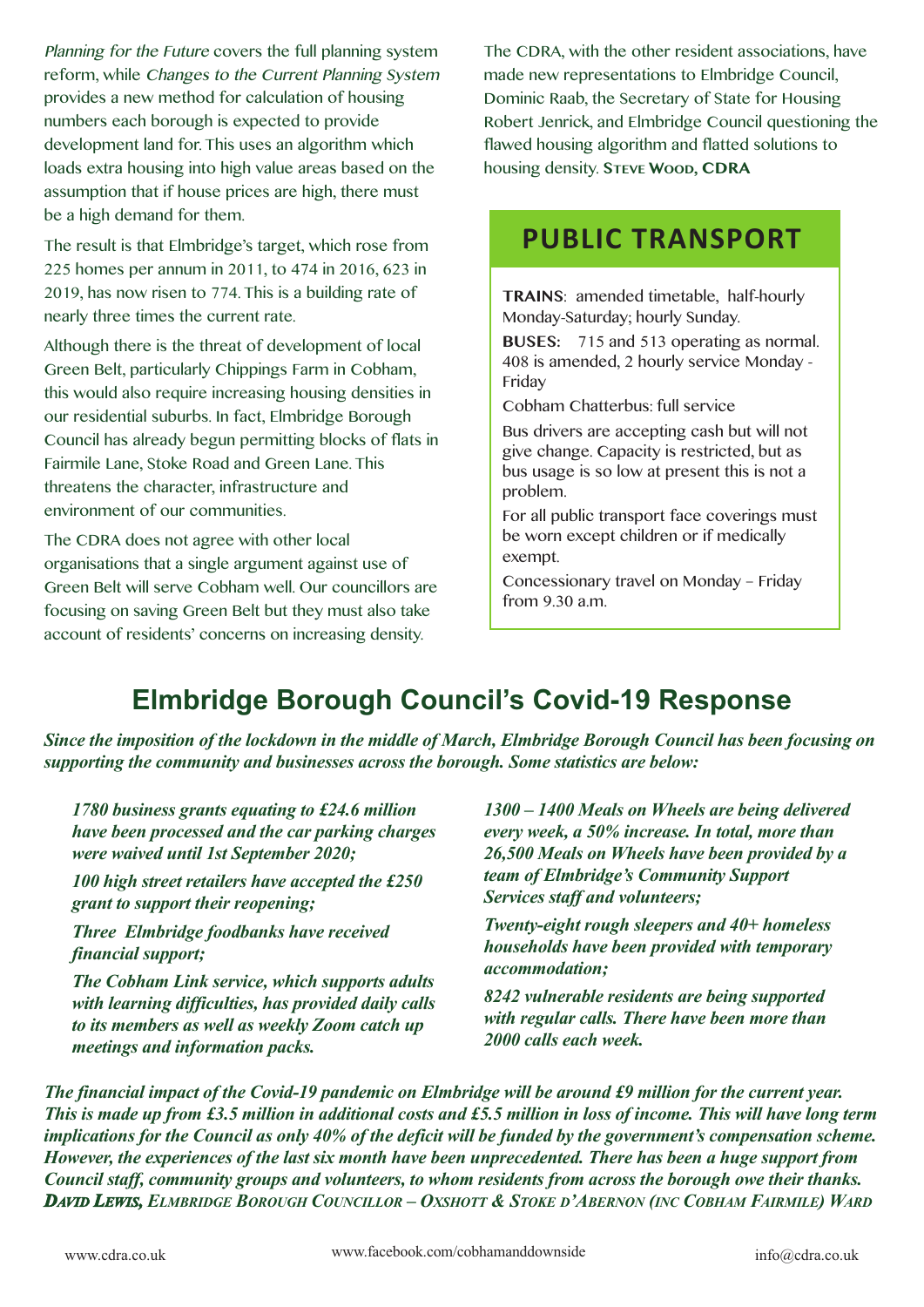*Meet our new commmitee member...* Brian Teale is married with three grown up children, four grandchildren and has lived in Sandy Drive for more than 40 years. He is a Chartered Engineer with over 40 years experience in the Construction and Property Industry as a client and has a background in Contracting, Consulting and Project Management on major commercial projects in the UK, Europe and oversea. He is retired but still provides consultancy advice on Business Management and Development.

### **Surrey County Council and COVID-19: Keeping Surrey Safe**

For Surrey County Council (SCC) the COVID 19 pandemic has been particularly busy and challenging since the council is joint lead of the Local Resilience Forum (LRF) with Surrey Police and the Surrey Fire and Rescue Service. The LRF is responsible for co-ordinating the countywide response by all agencies, including health, district and borough councils, and the voluntary community and faith sector, as well as key functions of the Council itself, like Public Health, Adult and Children's Social Care and Education.

A snapshot of some activities co-ordinated by the LRF is shown in the diagram below.

The key focus of the LRF over the last few weeks has been monitoring and restricting the spread of the virus in the county. SCC's Public Health team is constantly monitoring the local data and acting fast to contain any increases. For example, an increase in numbers of infections in Woking led to targeted communications to encourage increased vigilance there. Working with partners, as well as using sophisticated geotargeted social media messages and traditional local media, people were encouraged to change their behaviour and the number of infections fell. It may be that stronger measures, possibly even 'local lockdowns', may be needed in the months ahead.

September has seen a rise in infections in Elmbridge, including Cobham, so we all need to required and coughing and sneezing into a tissue to keep our area open.

Recently the LRF has held planning exercises on worst case scenarios to ensure Surrey is prepared for the winter: Covid 19, winter flu, floods and storms, exit from the EU and related civil contingencies. **MARY LEWIS, SURREY COUNTY COUNCILLOR FOR COBHAM AND CABINET MEMBER FOR CHILDREN**